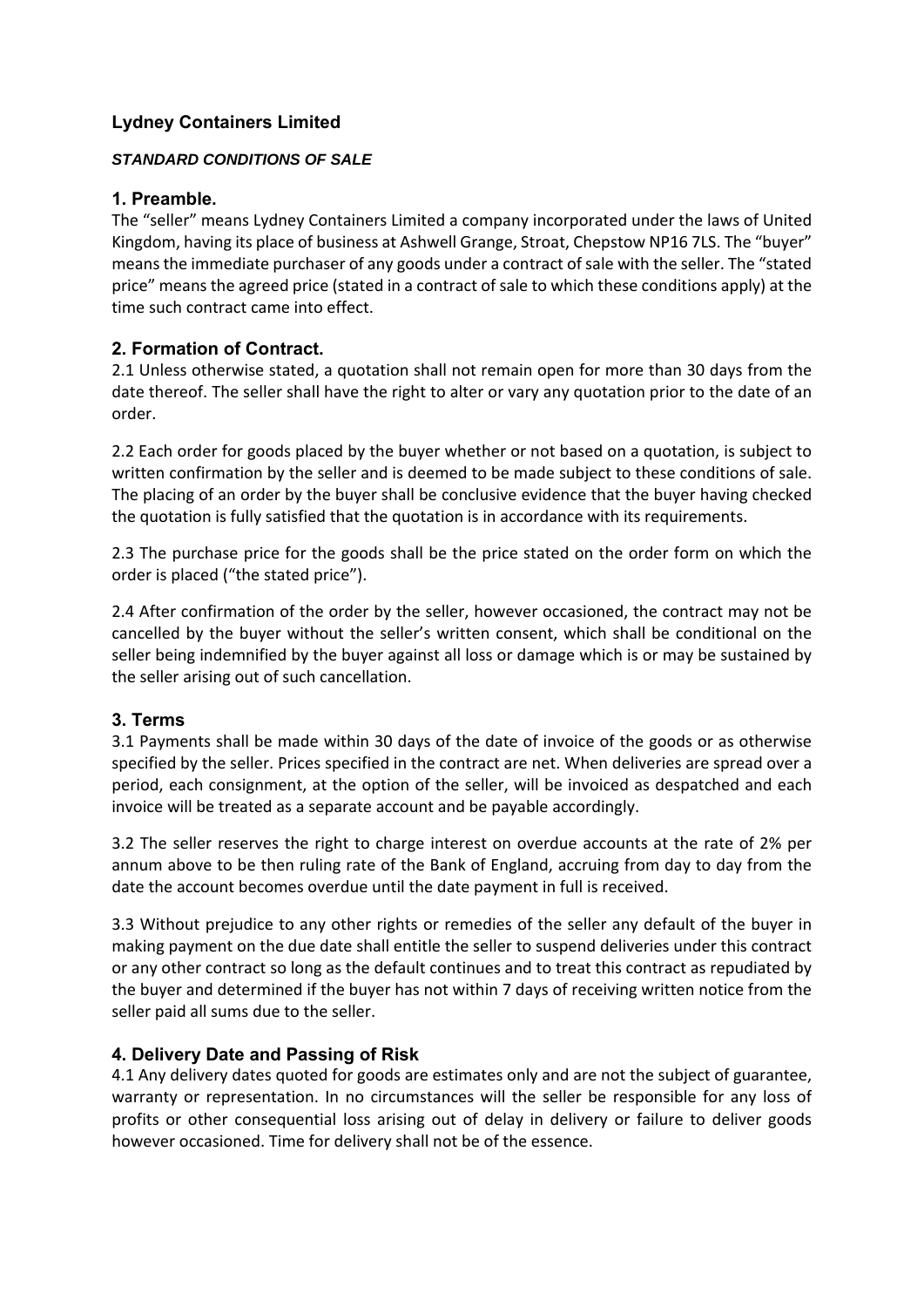4.2 Delivery shall take place when the goods are unloaded at or delivered to the buyer's premises or other delivery location agreed with the seller and the buyer accepts that, if the buyer collects or arranges collection of the goods from the seller's premises or nominates a carrier for the goods, delivery shall take place when the goods are loaded at the seller's premises.

4.3 If delivery of all or some of the goods is hindered, prevented or delayed by force majeure, the seller shall not be liable for any loss or damage caused thereby and shall have the option to cancel the contract wholly or in part or to suspend or delay delivery or further delivery without incurring any liability to the buyer. By force majeure is meant all events or circumstances beyond the control of the seller which could not reasonably have been foreseen including but not limited to loss, delay, and/or damage during transit, trade disputes and other industrial action, accident, failure by subcontractors or Act of God.

4.4 Risk in the goods will pass to the buyer when the goods are delivered as in 4.2 above, either to the buyer or to a third party acting with the buyer's authority or to a carrier for transmission to any point of delivery nominated by the buyer. If the goods are sold on an F.O.B. basis, risk shall pass when the goods are placed on board ship and the seller shall be under no obligation to give the buyer the notice specified in Section 32(3) of the Sale of Goods Act 1979.

4.5 Notwithstanding the above, the seller reserves the right to claim compensation from the buyer in respect of storage costs, interest and insurance premiums where the buyer fails to accept delivery or arrange for collection of the goods on the due date.

4.6 The quantity of the goods delivered under each order shall be recorded by the seller upon despatch from the seller's factory or warehouse and the seller's record shall be accepted by the buyer as conclusive evidence of the quantity delivered.

4.7 It is the buyer's responsibility to notify the seller if the buyer has not received the goods within 7 days of the date of receipt of the seller's invoice. If no notification is made, the buyer shall be deemed to have received the goods.

# **5 Carriage.**

5.1 Unless otherwise agreed in writing, the stated price does not include delivery charges. These will be charged extra to the buyer and invoiced separately.

5.2 Payment for delivery charges shall be on the same basis as payment for the goods as specified in Clause 3 above.

# **6 Property**

6.1 Property (both legal and beneficial) in the goods shall remain in the seller until all sums owing to the seller for the goods or any other goods sold or supplied prior to the date of delivery of the goods (the indebtedness) shall have been paid in full. Until such time the buyer shall hold the goods as bailee for the seller.

6.2 the events specified in Clause 7 may in the ordinary course of the business sell the goods and pass property on them (the Resale) subject to the stipulations ("the Stipulation") imposed in 6.3.

6.3 The Stipulations are that the indebtedness has been fully discharged:‐

a. the goods shall not be converted into another product or admixed with other goods to make another product ("the new product") nor will the buyer sell the new product and pass property in it ("the sale"), but, if the buyer in breach of the above provision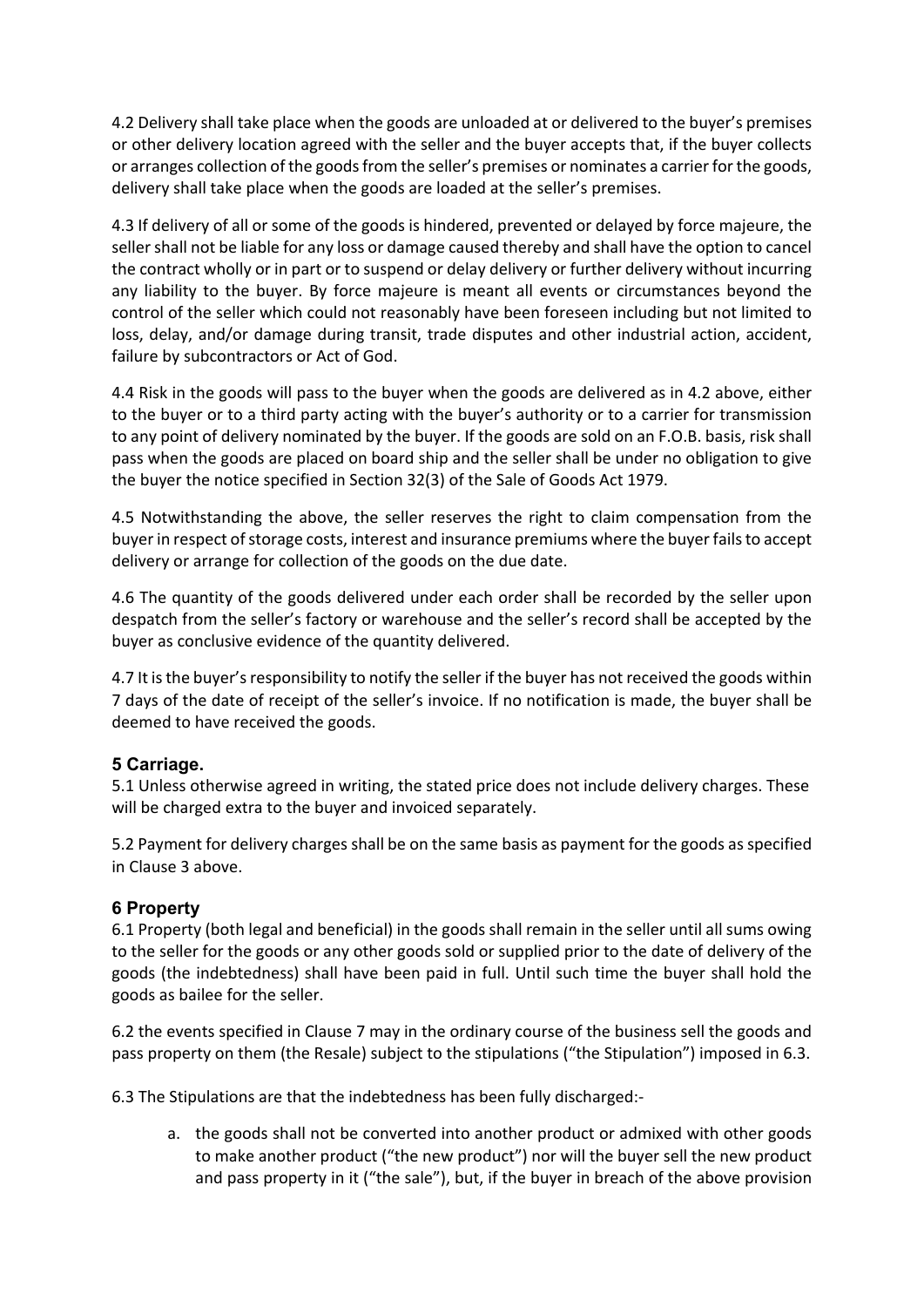does convert or admix the goods, property in the new product shall at the earliest moment that such vesting is possible, vest and remain in the seller whether or not property in the goods is at the moment extinguished;

b. the resale shall be for the account of the seller and, unless the seller by written notice requires the payment to it of the proceeds of the resale ("the proceeds") to the extent of the indebtedness, in which case the buyer shall forthwith on receipt of such notice or as soon as thereafter as it shall receive the proceeds make such payment, the buyer shall retain the proceeds in a separate bank account to the order of the seller and not mix them with any other monies;

c. in the event of a breach by the buyer of its obligations under (a) the seller shall have the right to trace the proceeds into any other monies with which they may have been mixed and the buyer shall indemnify the seller on a full indemnity basis against loss, damage, costs or expenses incurred in such trading;

d. until the resale the seller shall have the right to repossess the goods or take possession of the new product at any time and for this purpose, shall have the right to enter on any premises or land in the ownership or possession of the buyer and remove the goods and/or the new products notwithstanding that they are affixed to such premises or land and the buyer shall indemnify the seller on a full indemnity basis against all loss, damage, costs or expenses so arising including loss, damage, costs or expenses in respect of third party claims;

e. the goods and the new products shall, until their resale or sale, be stored separately and shall be clearly marked as the property of the seller.

#### **7 Bankruptcy, Receivership or Liquidation of the Buyer**

Without prejudice to any other provision in these terms and conditions in the event that:-

a. the giving of any notice to the buyer that a receiver, manager, administrative receiver, supervisor, nominee, administrator or other similar person is to be or has been appointed over any of the property or assets of the buyer or that a petition to wind up the buyer is to be or has been presented or that an application for an administration order is to be or has been made or of any notice of a resolution to wind up the buyer (save for the purposes of a bona fide reconstruction or amalgamation);

b. a decision by the buyer that the buyer intends to make any arrangement or composition with its creditors generally;

c. where the buyer, pursuant to Section 123 or 268 of the Insolvency Act 1986, appears to be unable to pay a debt or appears to have no reasonable prospect of being able to pay a debt;

d. any distress or execution levied or threatened to be levied on any property or assets of the buyer;

e. the inability of the buyer to pay its debts as they fall due.

The seller may in its absolute discretion, elect either to discharge the contract of sale or not to deliver the goods or any of them except against payment in cash of the purchase price of the goods in full.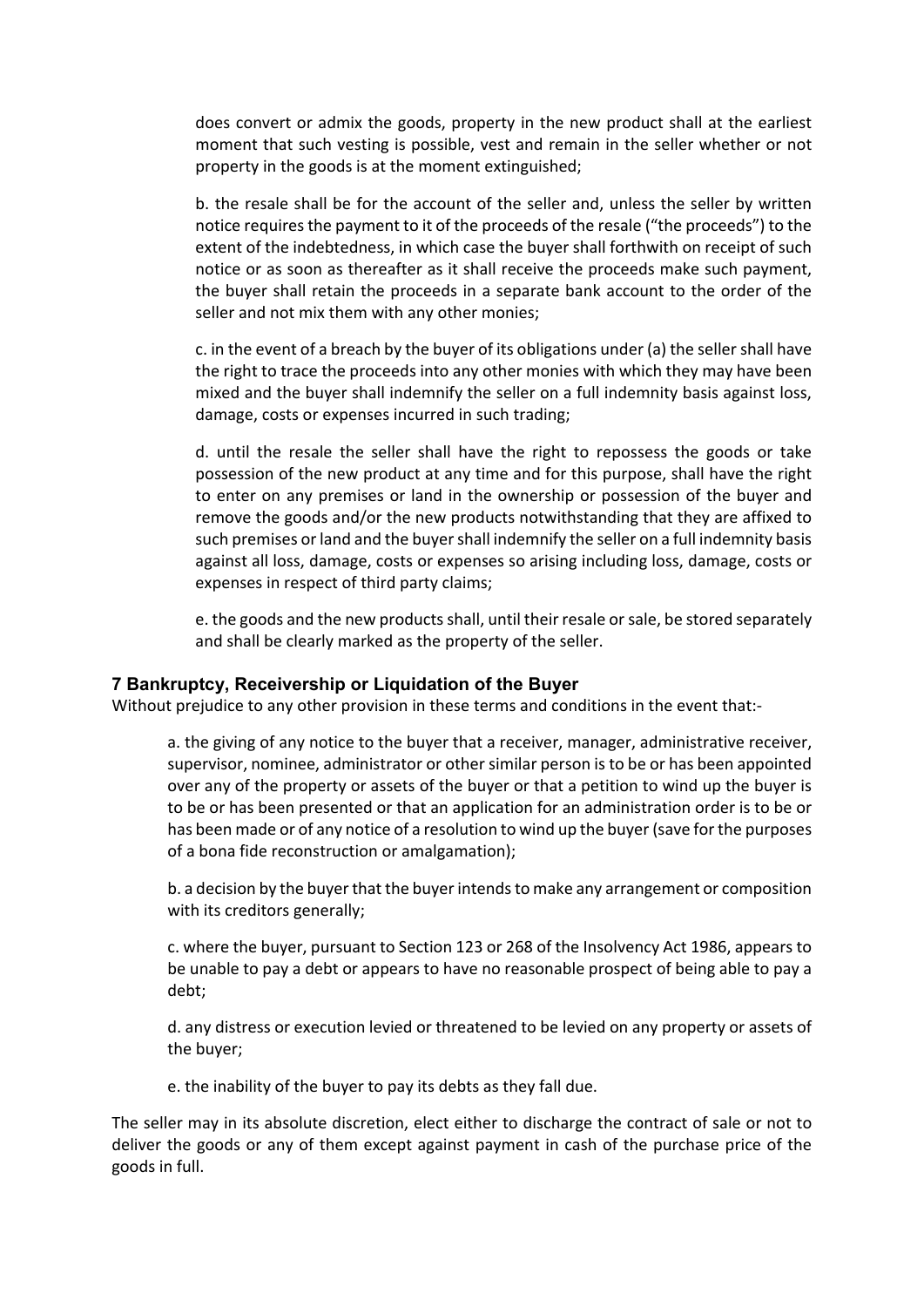#### **8. Warranty**

The seller warrants all goods supplied to the buyer to be reasonably free from defects in material and workmanship, the seller's obligation and liability under this warranty being limited to replacing free of charge at its place of business any part proving defective under normal use or service within three months from the date of delivery to the buyer provided the buyer has satisfied all warranty and service requirements that have been made or may from time to time be issued by the seller. This warranty does not extend to faults caused by wilful damage, negligence, incorrect storage or application, movement, installation (except by the seller, its servants or agents) or defects caused by wear and tear, and is expressly in lieu of and to the exclusion of any other representations, guarantees, condition or warranties whatsoever whether expressed or implied, statutory or otherwise as to quality of the goods or their fitness for any particular purpose nor shall it apply if the buyer shall not have paid by the due date for payment for the goods in question or any other goods supplied between the seller and the buyer.

# **9. Notification.**

In the event of any claim by the buyer of shortage of or defect to any of the goods, the buyer shall notify the seller, at its place of business, of such claim by telephone within 48 hours of delivery of the goods confirmed by Recorded Delivery letter (or email equivalent where the place of delivery is outside the United Kingdom) posted within 72 hours of delivery of the goods.

### **10. Infringement**

The Buyer shall indemnify and keep indemnified the seller against all damages, penalties, costs, claims and liability in respect of the infringements of any patent right or registered design, copyright or trademark resulting from the carrying out of work or the supplying of goods in accordance with the buyer's specification or instructions expressed or implied.

# **11. Specifications**

11.1 If goods are supplied in accordance with the buyer's specifications ("the Specifications") the buyer shall be solely responsible for the specifications and ensuring that they are accurate.

11.2 The buyer shall be responsible for supplying the specifications within a sufficient time to enable the seller to supply the goods in accordance with the specifications.

11.3 The specifications and designs of the seller which without prejudice to the generality of the foregoing shall include illustrations, drawings, weights and dimensions are, unless expressly stated otherwise, subject to modification or improvement and must be regarded as approximate representations only and are not binding in detail unless expressly stated to be so and such title and copyright in the specification submitted by the seller shall remain vested in the seller.

11.4 The buyer agrees that it shall not disclose to any third party any of the information relating to the seller's specifications without the prior written consent of the seller or the party to whom title and copyright in the specifications is vested.

# **12. Packing.**

Packaging of the goods shall be at the discretion of the seller which shall have the right to pack the goods in such manner and with such materials and in such quantities as it in its absolute discretion thinks fit unless detailed packaging instructions are received from the buyer prior to agreeing a price for the goods.